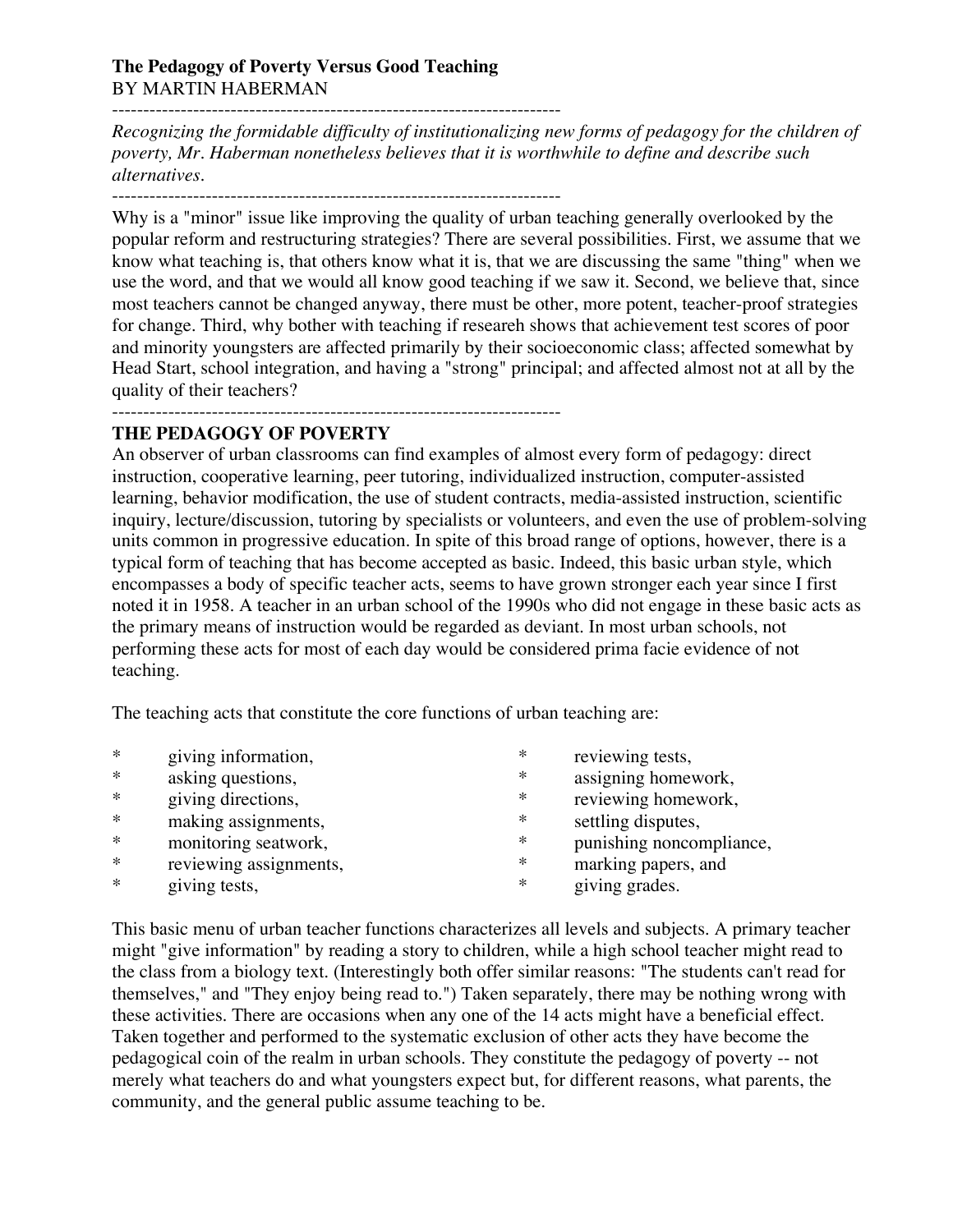Ancillary to this system is a set of out-of-class teacher acts that include keeping records, conducting parent conferences, attending staff meetings, and carrying out assorted school duties. While these out-of-class functions are not directly instructional, they are performed in ways that support the pedagogy of poverty. Since this analysis deals with the direct interactions characteristic of urban teachers and their students, I will limit myself to a brief comment about how each of these out-ofclass functions is typically conceptualized and performed in urban settings.

- o *Record-keeping* is the systematic maintenance of a paper trail to protect the school against any future legal action by its clients. Special classes, referrals, test scores, disciplinary actions, and analyses by specialists must be carefully recorded. This slant is the reason that teachers are commonly prejudiced rather than informed by reading student records; yet the system regards their upkeep as vital. (In teacher preparation, neophytes are actually taught that student records will reveal such valuable information as students' interests!)
- o *Parent conferences* give parents who are perceived as poorly educated or otherwise inadequate a chance to have things explained to them.
- o *Staff meetings* give administrators opportunities to explain things to teachers.
- o *Assorted school duties* are essentially police or monitoring activities that would be better performed by hired guards.

The pedagogy of poverty appeals to several constituencies:

- 1. It appeals to those who themselves did not do well in schools. People who have been brutalized are usually not rich sources of compassion. And those who have failed or done poorly in school do not typically take personal responsibility for that failure. They generally find it easier to believe that they would have succeeded if only somebody had forced them to learn.
- 2. It appeals to those who rely on common sense rather than on thoughtful analysis. It is easy to criticize humane and developmental teaching aimed at educating a free people as mere "permissiveness," and it is well known that "permissiveness" is the root cause of our nation's educational problems.
- 3. It appeals to those who fear minorities and the poor. Bigots typically become obsessed with the need for control.
- 4. It appeals to those who have low expectations for minorities and the poor. People with limited vision frequently see value in limited and limiting forms of pedagogy. They believe that at-risk students are served best by a directive, controlling pedagogy.
- 5. It appeals to those who do not know the full range of pedagogical options available. This group includes most school administrators, most business and political reformers, and many teachers.

There are essentially four syllogisms that undergird the pedagogy of poverty. Their "logic" runs something like this.

- 1. Teaching is what teachers do. Learning is what students do. Therefore, students and teachers are engaged in different activities.
- 2. Teachers are in charge and responsible. Students are those who still need to develop appropriate behavior. Therefore, when students follow teachers' directions, appropriate behavior is being taught and learned.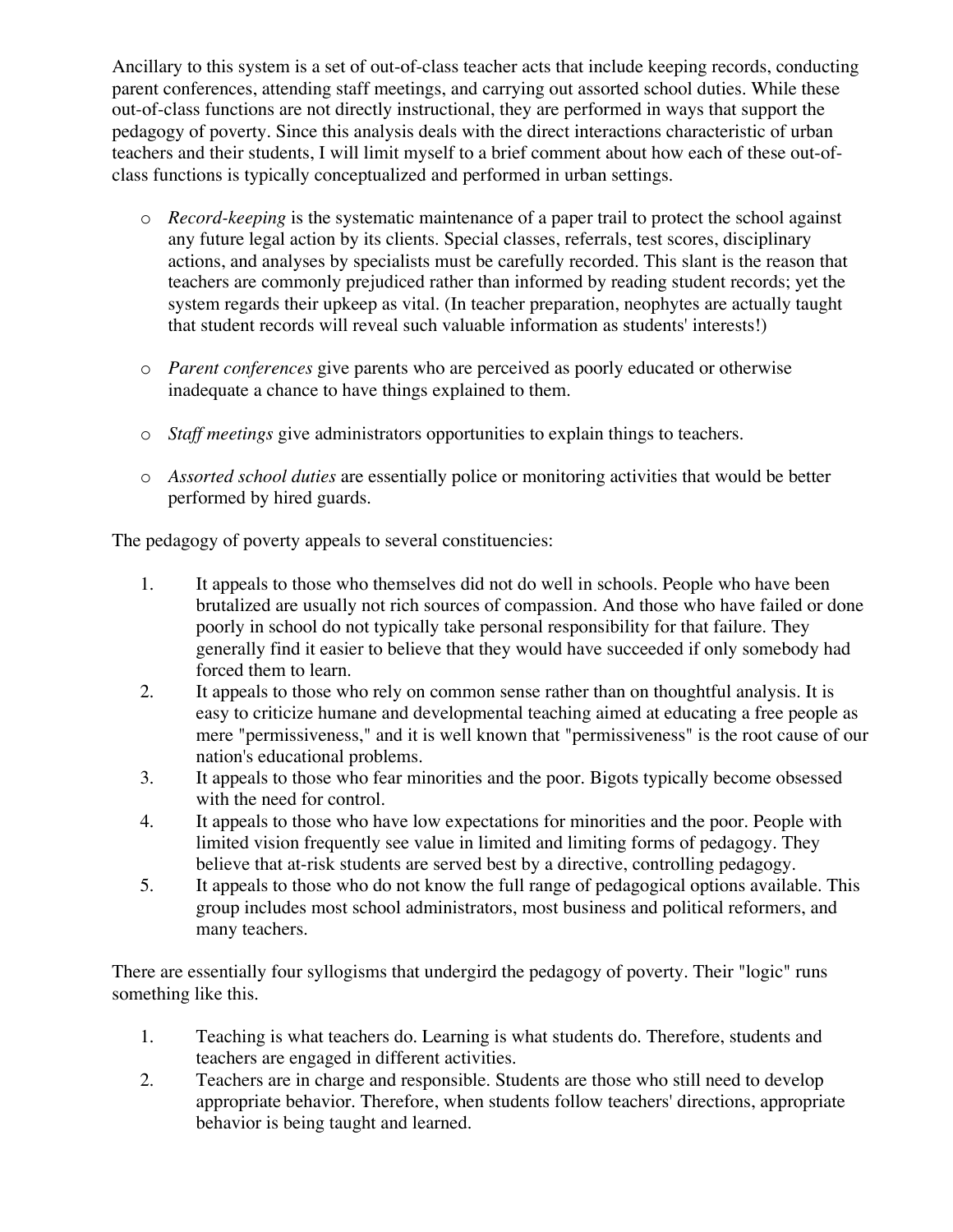- 3. Students represent a wide range of individual differences. Many students have handicapping conditions and lead debilitating home lives. Therefore, ranking of some sort is inevitable; some students will end up at the bottom of the class while others will finish at the top.
- 4. Basic skills are a prerequisite for learning and living. Students are not necessarily interested in basic skills. Therefore, directive pedagogy must be used to ensure that youngsters are compelled to learn their basic skills.

------------------------------------------------------------------------

#### **REFORM AND THE PEDAGOGY OF POVERTY**

Unfortunately, the pedagogy of poverty does not work. Youngsters achieve neither minimum levels of life skills nor what they are capable of learning. The classroom atmosphere created by constant teacher direction and student compliance seethes with passive resentment that sometimes bubbles up into overt resistance. Teachers burn out because of the emotional and physical energy that they must expend to maintain their authority every hour of every day. The pedagogy of poverty requires that teachers who begin their careers intending to be helpers, models, guides, stimulators, and caring sources of encouragement transform themselves into directive authoritarians in order to function in urban schools. But people who choose to become teachers do not do so because at some point they decided, "I want to be able to tell people what to do all day and then make them do it!" This gap between expectations and reality means that there is a pervasive, fundamental irreconcilable difference between the motivation of those who select themselves to become teachers and the demands of urban teaching.

For the reformers who seek higher scores on achievement tests, the pedagogy of poverty is a source of continual frustration. The clear-cut need to "make" students learn is so obviously vital to the common good and to the students themselves that surely (it is believed) there must be a way to force students to work hard enough to vindicate the methodology. Simply stated, we act as if it is not the pedagogy that must be fitted to the students but the students who must accept an untouchable method.

In reality, the pedagogy of poverty is not a professional methodology at all. It is not supported by research, by theory, or by the best practice of superior urban teachers. It is actually certain ritualistic acts that, much like the ceremonies performed by religious functionaries, have come to be conducted for their intrinsic value rather than to foster learning.

There are those who contend that the pedagogy of poverty would work if only the youngsters accepted it and worked at it. "Ay, there's the rub!" Students in urban schools overwhelmingly do accept the pedagogy of poverty, and they do work at it! Indeed, any teacher who believes that he or she can take on an urban teaching assignment and ignore the pedagogy of poverty will be quickly crushed by the students themselves. Examples abound of inexperienced teachers who seek to involve students in genuine learning activities and are met with apathy or bedlam, while older hands who announce, "Take out your dictionaries and start to copy the words that begin with *h*" are rewarded with compliance or silence.

Reformers of urban schools are now raising their expectations beyond an emphasis on basic skills to the teaching of critical thinking, problem solving, and even creativity. But if the pedagogy of poverty will not force the learning of low-level skills, how can it be used to compel genuine thinking? Heretofore, reformers have promulgated change strategies that deal with the level of funding, the role of the principal, parent involvement, decentralization, site-based management, choice, and other organizational and policy reforms. At some point, they must reconsider the issue of pedagogy. If the actual mode of instruction expected by school administrators and teachers and demanded by students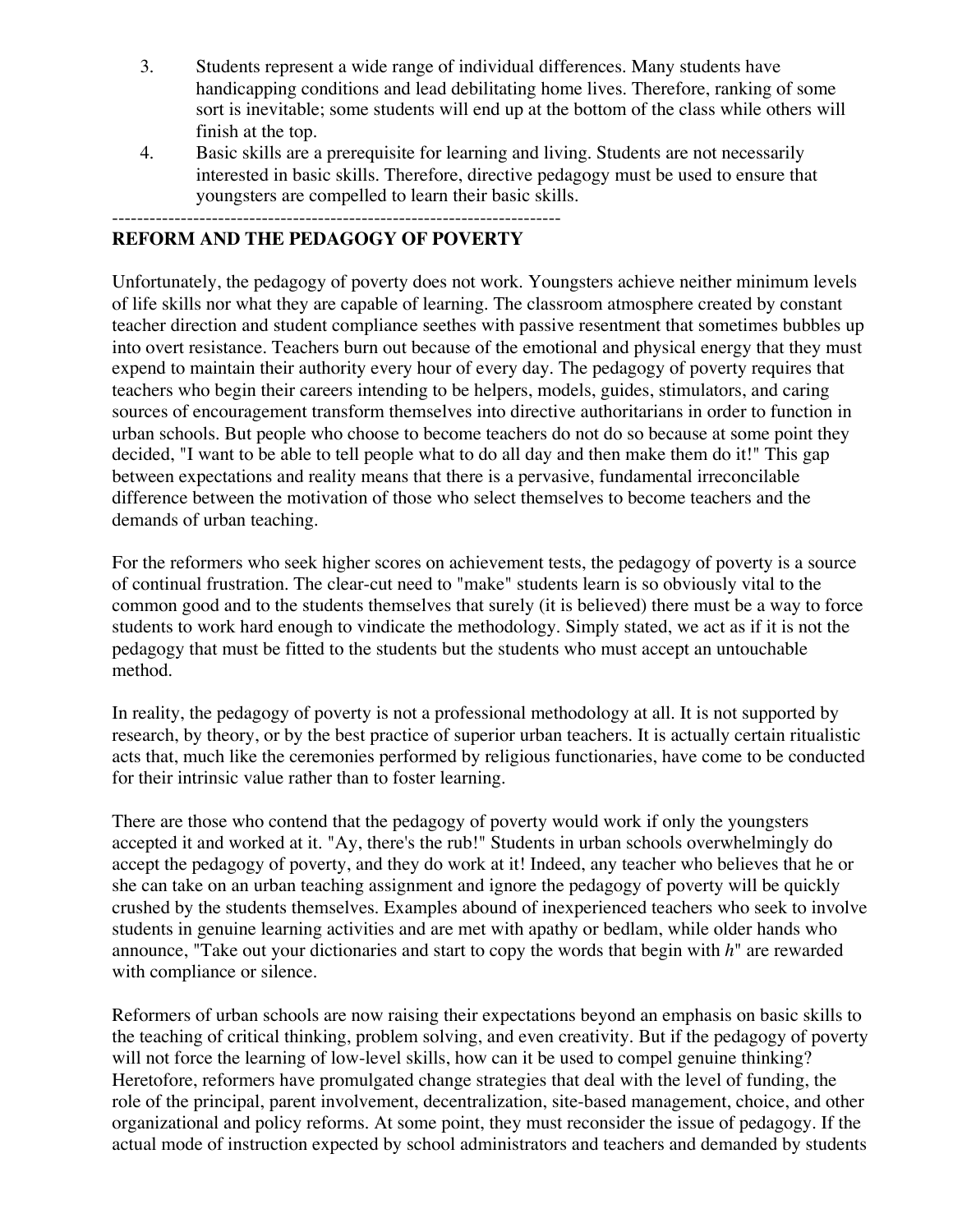and their parents continues to be the present one, then reform will continue to deal with all but the central issue: How and what are students taught?

The pedagogy of poverty is sufficiently powerful to undermine the implementation of any reform effort because it determines the way pupils spend their time, the nature of the behaviors they practice, and the bases of their self-concepts as learners. Essentially, it is a pedagogy in which learners can "succeed" without becoming either involved or thoughtful.

------------------------------------------------------------------------

# **THE NATURE OF URBAN CHILDREN AND YOUTH**

When he accepted the 1990 New York City Teacher of the Year Award, John Taylor Gatto stated that no school reform will work that does not provide children time to grow up or that simply forces them to deal with abstractions. Without blaming the victims, he described his students as lacking curiosity (having "evanescent attention"), being indifferent to the adult world, and having a poor sense of the future. He further characterized them as ahistorical, cruel and lacking in compassion, uneasy with intimacy and candor, materialistic, dependent, and passive -- although they frequently mask the last two traits with a surface bravado.

Anyone who would propose specific forms of teaching as alternatives to the pedagogy of poverty must recognize that Gatto's description of his students is only the starting point. These are the attributes that have been enhanced and elicited by an authoritarian pedagogy and do not represent students' true or ultimate natures. Young people can become more and different, but they must be taught how. This means to me that two conditions must pertain before there can be a serious alternative to the pedagogy of poverty: the whole school faculty and school community -- not the individual teacher -- must be the unit of change: and there must be patience and persistence of application, since students can be expected to resist changes to a system they can predict and know how to control. Having learned to navigate in urban schools based on the pedagogy of poverty, students will not readily abandon all their know-how to take on willy-nilly some new and uncertain system that they may not be able to control.

For any analysis of pedagogical reform to have meaning in urban schools, it is necessary to understand something of the dynamics of the teacher/student interactions in those schools. The authoritarian and directive nature of the pedagogy of poverty is somewhat deceptive about who is really in charge. Teachers seem to be in charge, in that they direct students to work on particular tasks, allot time, dispense materials, and choose the means of evaluation to be used. It is assumed by many that having control over such factors makes teachers "decision makers" who somehow shape the behavior of their students.

But below this facade of control is another, more powerful level on which students actually control, manage, and shape the behavior of their teachers. Students reward teachers by complying. They punish by resisting. In this way students mislead teachers into believing that some things "work" while other things do not. By this dynamic, urban children and youth effectively negate the values promoted in their teachers' teacher education and undermine the nonauthoritarian predispositions that led their teachers to enter the field. And yet, most teachers are not particularly sensitive to being manipulated by students. They believe they are in control and are responding to "student needs," when, in fact, they are more like hostages responding to students' overt or tacit threats of noncompliance and, ultimately, disruption.

It cannot be emphasized enough that, in the real world, urban teachers are never defined as incompetent because their "deprived," "disadvantaged," "abused," "low-income" students are not learning. Instead, urban teachers are castigated because they cannot elicit compliance. Once schools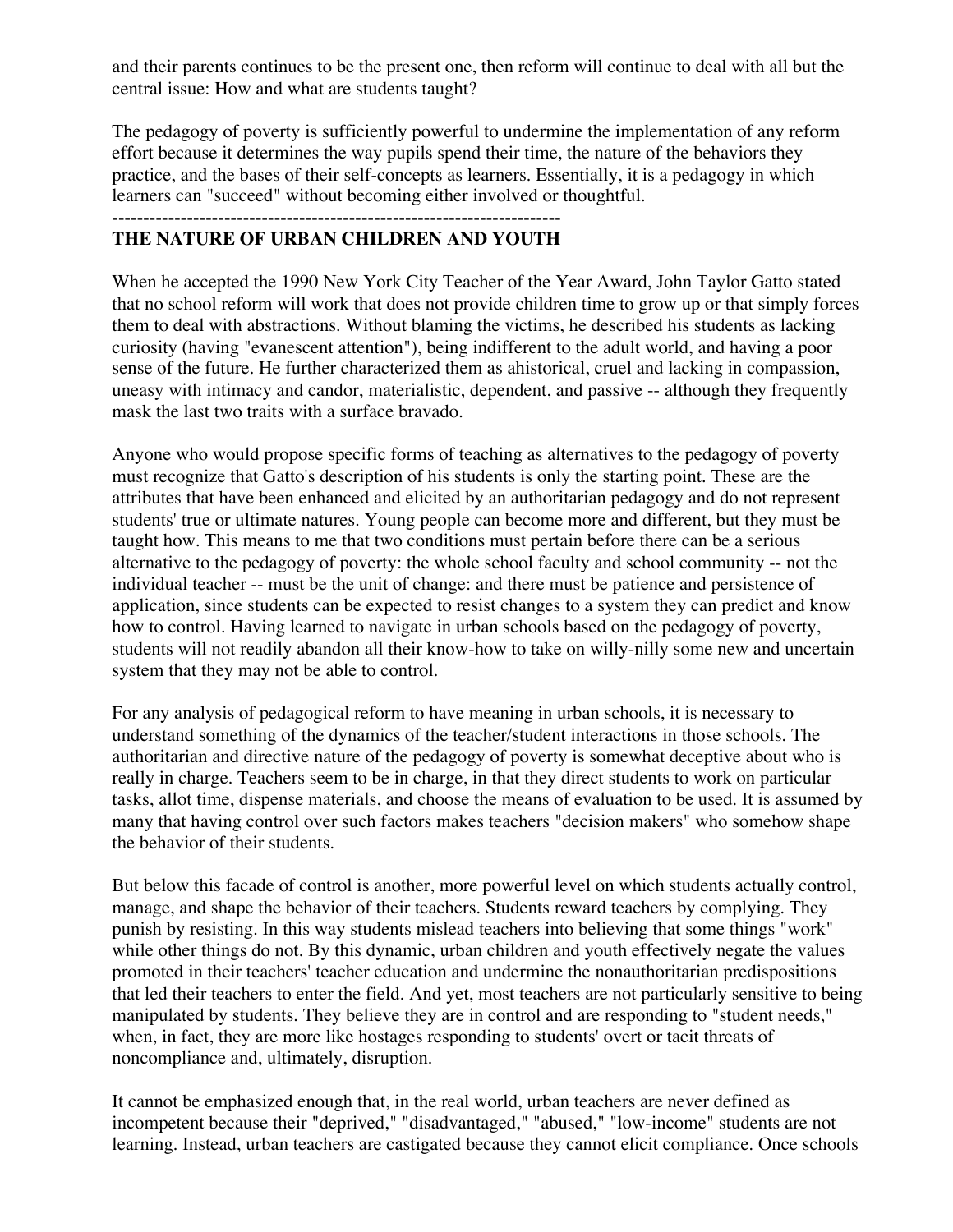made teacher competence synonymous with student control, it was inevitable that students would sense who was really in charge.

The students' stake in maintaining the pedagogy of poverty is of the strongest possible kind: it absolves them of responsibility for learning and puts the burden on the teachers, who must be accountable for *making* them learn. In their own unknowing but crafty way, students do not want to trade a system m which they can make their teachers ineffective for one in which they would themselves become accountable and responsible for what they learn. It would be risky for students to swap a "try and make me" system for one that says, "Let's see how well and how much you really can do".

Recognizing the formidable difficulty of institutionalizing other forms of pedagogy, it is still worthwhile to define and describe such alternative forms. The few urban schools that serve as models of student learning have teachers who maintain control by establishing trust and involving their students in meaningful activities rather than by imposing some neat system of classroom discipline. For genuinely effective urban teachers, discipline and control are primarily a *consequence* of their teaching and not a *prerequisite* condition of learning. Control, internal or imposed, is a continuous fact of life in urban classrooms -- but, for these teachers, it is completely interrelated with the learning activity at hand.

------------------------------------------------------------------------

# **GOOD TEACHING**

Is it possible to describe a teaching approach that can serve as an alternative to the pedagogy of poverty? I believe that there is a core of teacher acts that define the pedagogy one finds in urban schools that have been recognized as exemplary.

Unlike the directive teacher acts that constitute the pedagogy of poverty, however, these tend to be indirect activities that frequently involve the creation of a learning environment. These teaching behaviors tend to be evident more in what the students are doing than in the observable actions of the teacher. Indeed, teachers may appear to be doing little and at times may, to the unsophisticated visitor, seem to be merely observers. Good teaching transcends the particular grade or subject and even the need for lessons with specific purposes.1

*Whenever students are involved with issues they regard as vital concerns, good teaching is going on*. In effective schools, the endless "problems" -- the censoring of a school newspaper, an issue of school safety, a racial flare-up, the dress code -- are opportunities for important learning. In good schools, problems are not viewed as occasions to impose more rules and tighter management from above. Far from being viewed as obstacles to the "normal" school routine, difficult events and issues are transformed into the very stuff of the curriculum. Schooling is living, not preparation for living. And living is a constant messing with problems that seem to resist solution.

*Whenever students are involved with explanations of human differences, good teaching is going on.* As students proceed through school, they should be developing ever greater understanding of human differences. Why are there rich people and poor people, abled and disabled, urban and rural, multilingual and monolingual, highly educated and poorly educated? Differences in race, culture, religion, ethnicity, and gender are issues that children and youths reconsider constantly in an effort to make sense of the world, its relationships, and their place in it. This is not "social studies." All aspects of the curriculum should deepen students' basic understandings of these persistent facts of life.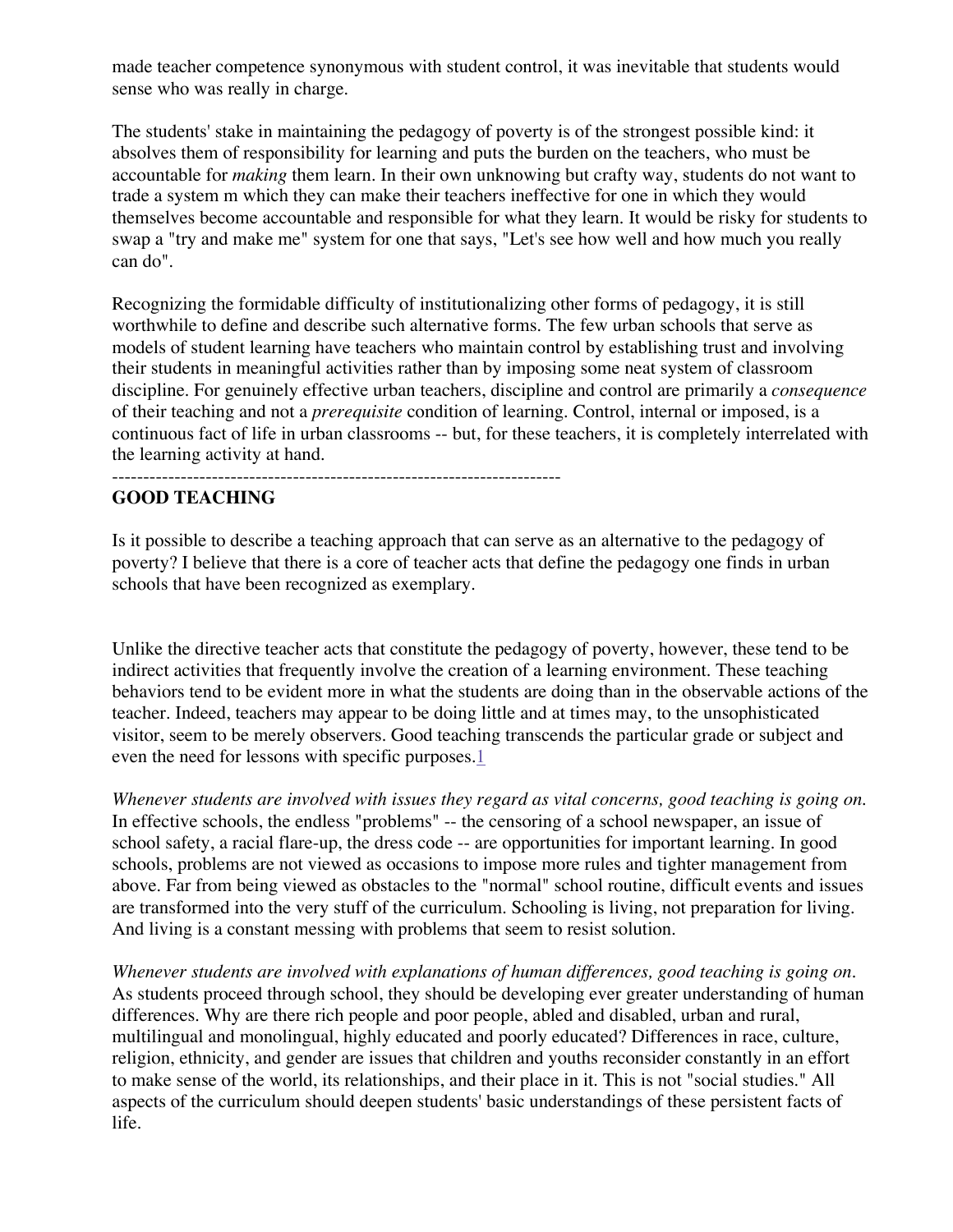*Whenever students are being helped to see major concepts, big ideas, and general principles and are not merely engaged in the pursuit of isolated facts good teaching is going on.* At all levels and in all subjects, key concepts can be made meaningful and relevant. Students cannot be successful graduates without having at some point been exposed to the various forms of knowledge. Historians deal with the nature of sources; artists, with texture, color, and design. A fundamental goal of education is to instill in students the ability to use various and competing ways of understanding the universe. Knowing how to spell is not enough.

*Whenever students are involved in planning what they will be doing, it is likely that good teaching is going on.* This planning involves real choices and not such simple preferences as what crayon to use or the order in which a set of topics will be discussed. Students may be asked to select a topic for study, to decide what resources they will need, or to plan how they will present their findings to others. People learn to make informed choices by actually making informed choices. Following directions -- even perfectly -- does not prepare people to make choices and to deal with the consequences of those choices.

*Whenever students are involved with applying ideals such as fairness, equity, or justice to their world, it is likely that good teaching is going on.* Students of any age can, at some level, try to apply great ideals to their everyday lives. The environment, war, human relationships, and health care are merely a few examples of issues that students can be thinking about. Determining what should be done about particular matters and defending their ideas publicly gives students experience in developing principles to live by. Character is built by students who have had practice at comparing ideals with reality in their own lives and in the lives of those around them.

*Whenever students are actively involved, it is likely that good teaching is going on.* Doing an experiment is infinitely better than watching one or reading about one. Participating as a reporter, a role player, or an actor can be educational. Constructing things can be a vital activity. We need graduates who have learned to take action in their own behalf and in behalf of others.

*Whenever students are directly involved in a real-life experience, it is likely that good teaching is going on.* Field trips, interactions with resource people, and work and life experiences are all potentially vital material for analysis. Firsthand experience is potentially more educational than vicarious activity, *provided* it is combined with reflection.

*Whenever students are actively involved in heterogeneous groups, it is likely that good teaching is going on.* Students benefit from exposure to cultural as well as intellectual heterogeneity, and they learn from one another. Divergent questioning strategies, multiple assignments in the same class, activities that allow for alternative responses and solutions all contribute to learning. Grouping in schools is frequently based on artificial criteria that are not used in life. Grouping can either limit or enhance students' self-concept and self-esteem and thus has a powerful effect on future learning.

*Whenever students are asked to think about an idea in a way that questions common sense or a widely accepted assumption, that relates new ideas to ones learned previously, or that applies an idea to the problems of living, then there is a chance that good teaching is going on. Students are* taught to compare, analyze, synthesize, evaluate, generalize, and specify in the process of developing thinking skills. The effort to educate thoughtful people should be guided by school activities that involve "thought. The acquisition of information -- or even of skills -- without the ability to think is an insufficient foundation for later life.

*Whenever students are involved in redoing, polishing, or perfecting their work, it is likely that good teaching is going on.* It is in the act of review, particularly review of one's own work, that important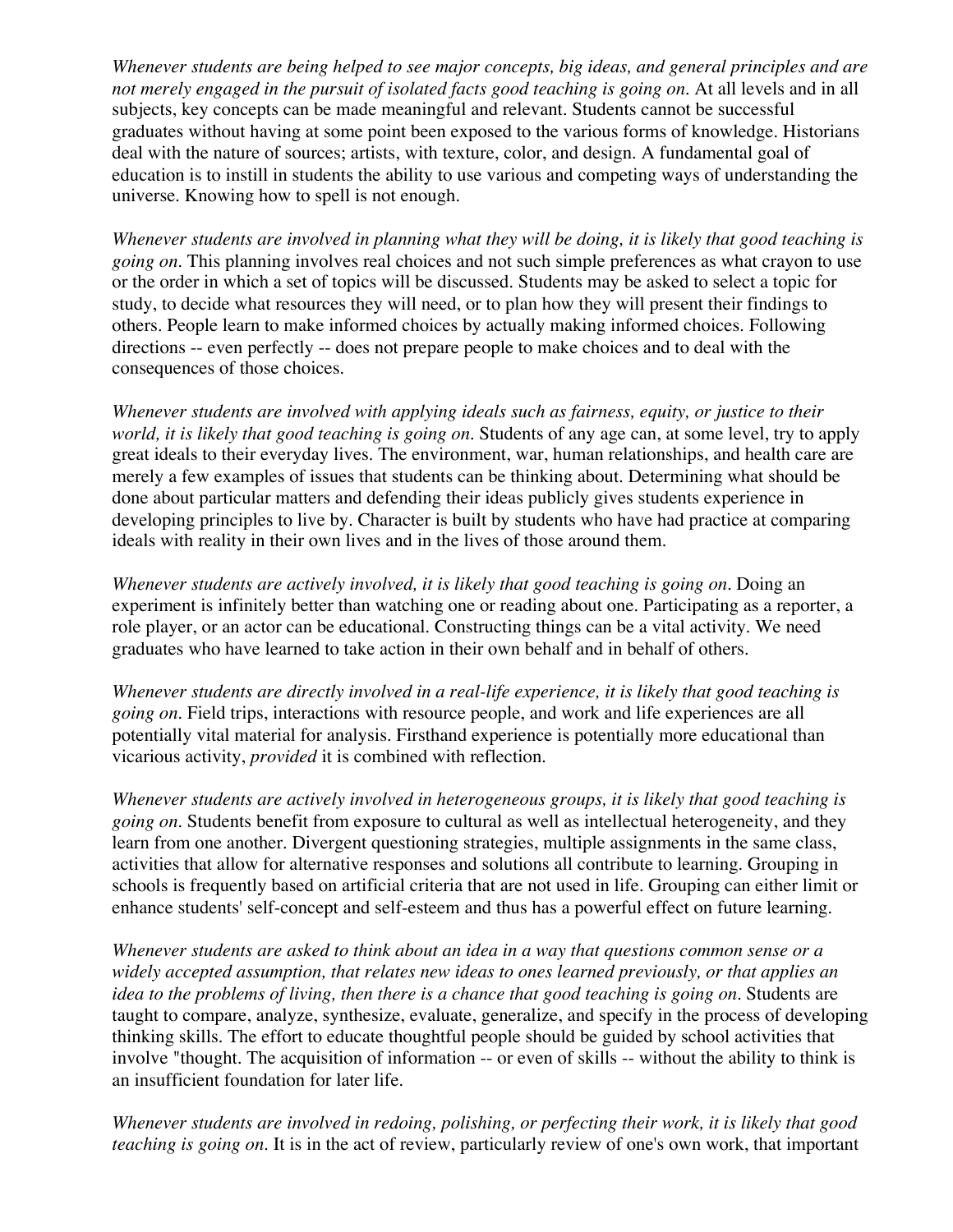learning occurs. This technique may involve an art project or a science experiment as well as a piece of writing. The successful completion of anything worthwhile rarely occurs in a single trial. Students can learn that doing things over is not punishment but an opportunity to excel.

*Whenever teachers involve students with the technology of information access, good teaching is going on.* Teachers, texts, and libraries as they now exist will not be sufficient in the future. Computer literacy -- beyond word processing -- is a vital need. As James Mecklenburger points out, "Electronic learning must play a more important part in the mix, even at the expense of customary practices. Today, students and educators alike can create, receive, collect, and share data, text, images, and sounds on myriad topics in ways more stimulating, richer and more timely than ever before."2

*Whenever students are involved in reflecting on their own lives and how they have come to believe? and feel as they do, good teaching is going on.* Autobiography can be the basis of an exceedingly powerful pedagogy -- one that is largely discarded after early childhood education. When critics dismiss my characterization of the pedagogy of poverty as an exaggeration, I am reminded of an immense sign hanging in an urban high school that has devoted itself totally to raising test scores: "We dispense knowledge. Bring your own container." This approach is the opposite of good teaching, which is the process of building environments, providing experiences, and then eliciting responses that can be reflected on. Autobiographical activities are "readily extended into studies of family, neighborhood, and community. What could be more fundamental to subsequent learning than self-definition? Urban schools, in the way they narrowly structure the role of the teacher and restrict the content to be taught, too frequently repudiate the students and their home lives. The vision of good teaching as a process of "drawing out " rather than "stuffing in" is supported by diverse philosophies, including, most recently, feminist theories of the teaching/learning process.'3

------------------------------------------------------------------------

# **THE REWARDS OF NOT CHANGING**

Taken individually, any of these indicators of good teaching is not a sufficient basis for proposing reform. We all know teachers who have done some of these things -- as well as other, better things - for years. Taken together and practiced schoolwide and persistently, however, these suggestions can begin to create an alternative to the pedagogy of poverty.

Unfortunately, we must recognize that it may no longer be possible to give up the present authoritarianism. The incentives for the various constituencies involved may well have conditioned them to derive strong benefits from the pedagogy of poverty and to see only unknown risk in the options.

In the present system, teachers are accountable only for engaging in the limited set of behaviors commonly regarded as acts of teaching in urban schools -- that is, the pedagogy of poverty. Students can be held accountable only for complying with precisely what they have specifically and carefully been directed to do. Administrators can be held accountable only for maintaining safe buildings; parents, only for knowing where their children are. Each constituency defines its own responsibilities as narrowly as possible to guarantee itself "success" and leave to others the broad and difficult responsibility for integrating students total educations.

Who is responsible for seeing that students derive meaning and apply what they have learned from this fragmented, highly specialized, overly directive schooling? It is not an accident that the present system encourages each constituency to blame another for the system's failure. My argument here is that reforms will take only if they are supported by a system of pedagogy that has never been tried in any widespread, systematic, long-term way. What prevents its implementation is the resistance of the